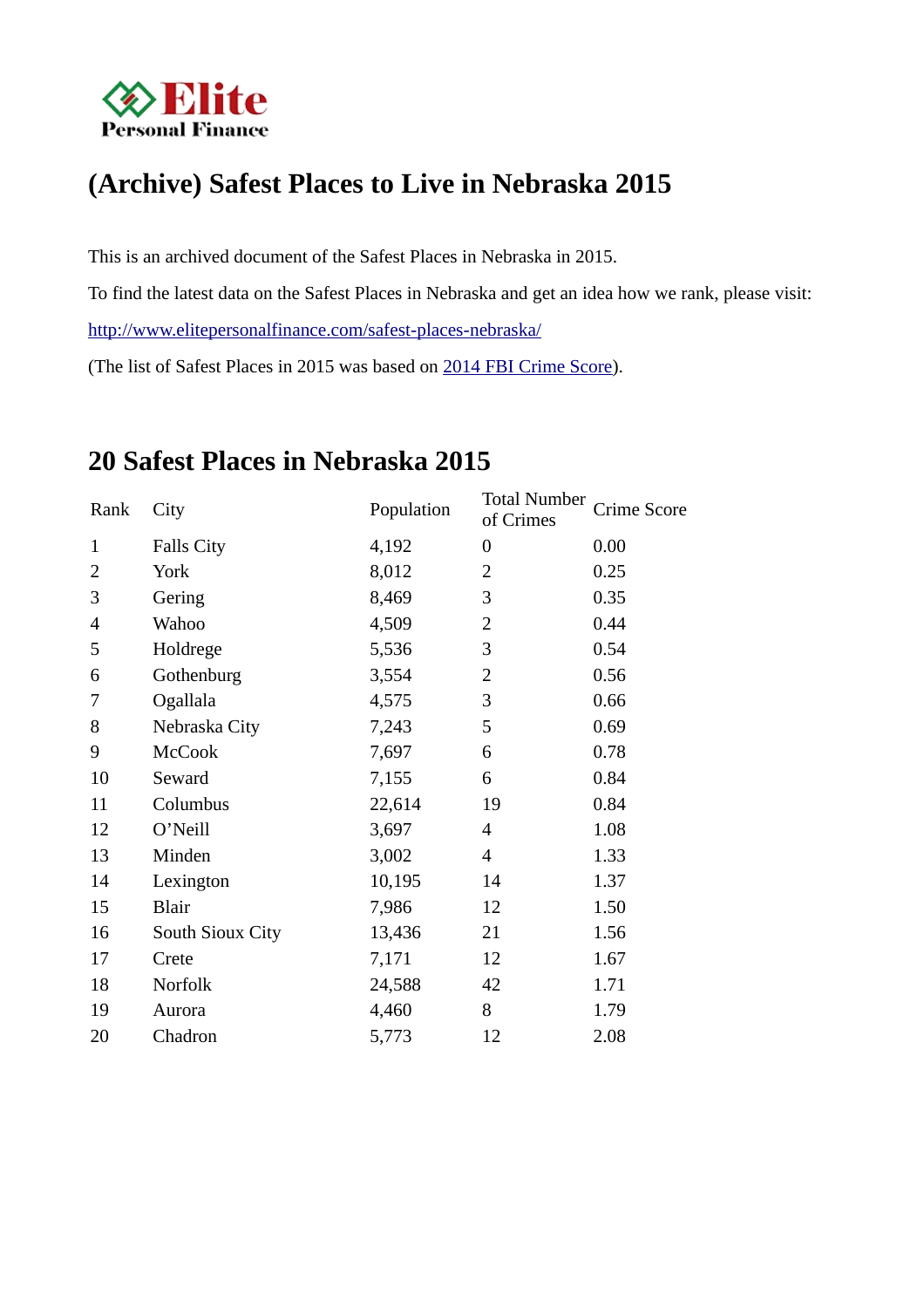# **All Cities in Nebraska**

Elite Personal Finance made a detailed analysis of all cities in Nebraska and divided them into the following categories:

- under 3,000 residents
- $3,000 10,000$  residents
- 10,000 30,000 residents
- over 30,000 residents

#### **Under 3,000 residents**

| Rank           | City                | Population | <b>Total Number</b><br>of Crimes | Crime Score |
|----------------|---------------------|------------|----------------------------------|-------------|
| 1              | Plainview           | 1,210      | 0                                | 0.00        |
| 2              | Valley              | 2,033      | 1                                | 0.49        |
| 3              | Superior            | 1,908      | 1                                | 0.52        |
| $\overline{4}$ | Wilber              | 1,875      | 1                                | 0.53        |
| 5              | <b>Bridgeport</b>   | 1,517      | 1                                | 0.66        |
| 6              | Bennington          | 1,485      | 1                                | 0.67        |
| 7              | <b>Central City</b> | 2,917      | 2                                | 0.69        |
| 8              | Ashland             | 2,526      | 3                                | 1.19        |
| 9              | Mitchell            | 1,680      | 2                                | 1.19        |
| 10             | Valentine           | 2,802      | 7                                | 2.50        |
| 11             | Imperial            | 2,097      | 8                                | 3.81        |
| 12             | Kimball             | 2,407      | 11                               | 4.57        |

#### **3,000 – 10,000 residents**

| Rank           | City              | Population | <b>Total Number</b><br>of Crimes | Crime Score |
|----------------|-------------------|------------|----------------------------------|-------------|
| 1              | <b>Falls City</b> | 4,192      | 0                                | 0.00        |
| 2              | York              | 8,012      | 2                                | 0.25        |
| 3              | Gering            | 8,469      | 3                                | 0.35        |
| $\overline{4}$ | Wahoo             | 4,509      | $\overline{2}$                   | 0.44        |
| 5              | Holdrege          | 5,536      | 3                                | 0.54        |
| 6              | Gothenburg        | 3,554      | 2                                | 0.56        |
| 7              | Ogallala          | 4,575      | 3                                | 0.66        |
| 8              | Nebraska City     | 7,243      | 5                                | 0.69        |
| 9              | <b>McCook</b>     | 7,697      | 6                                | 0.78        |
| 10             | Seward            | 7,155      | 6                                | 0.84        |
| 11             | O'Neill           | 3,697      | 4                                | 1.08        |
| 12             | Minden            | 3,002      | 4                                | 1.33        |
| 13             | <b>Blair</b>      | 7,986      | 12                               | 1.50        |